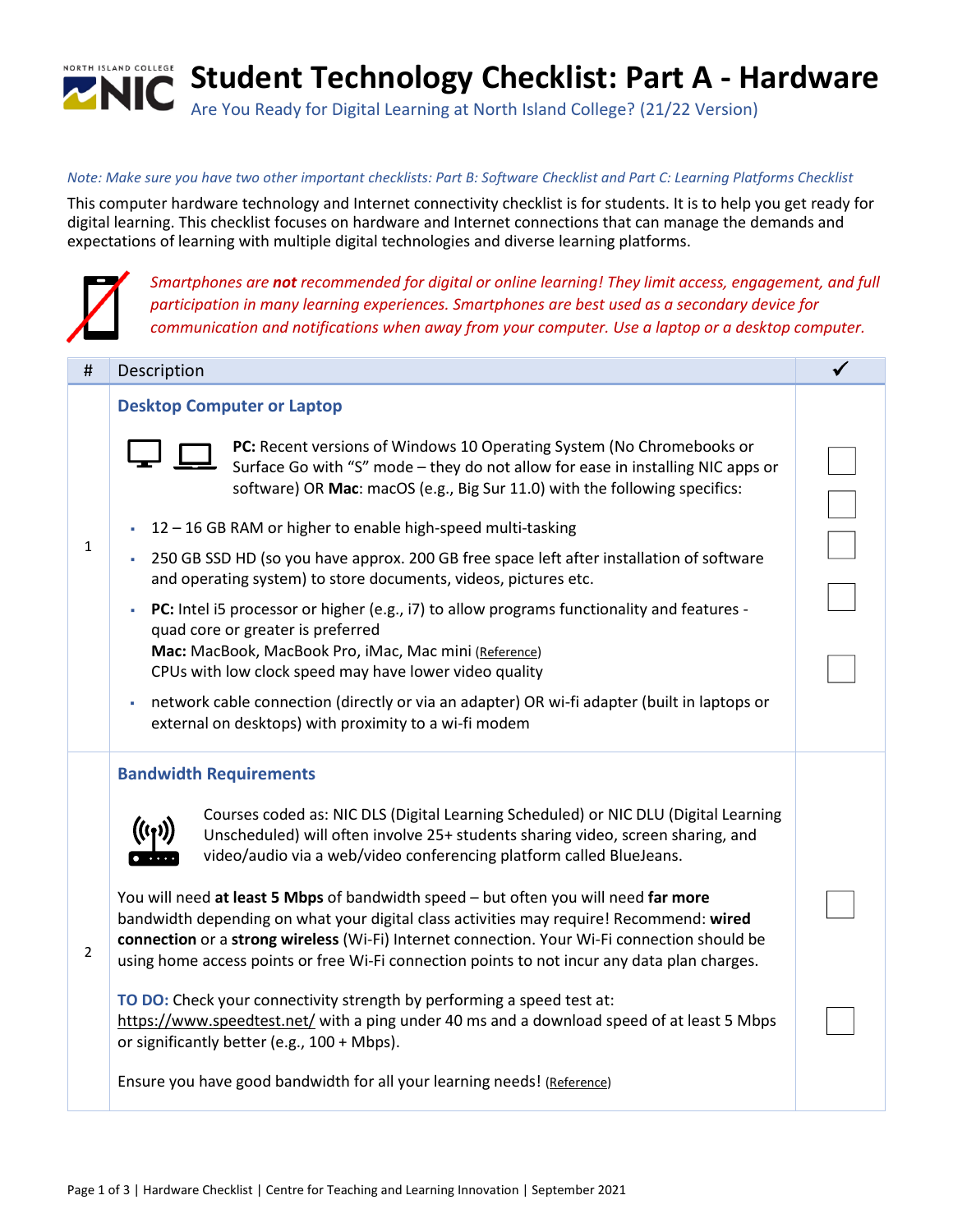|                | Tip: Limit household bandwidth use by turning off other activities competing for Internet use at the same<br>times as video conferencing calls such as: streaming videos, downloading of files, online gaming, and<br>other video conferencing calls.                                                                                                                      |  |
|----------------|----------------------------------------------------------------------------------------------------------------------------------------------------------------------------------------------------------------------------------------------------------------------------------------------------------------------------------------------------------------------------|--|
| 3              | <b>USB Keyboard</b><br>Note: if not part of laptop - a separate keyboard provides greater ease for typing, navigating<br>programs etc.                                                                                                                                                                                                                                     |  |
| 4              | <b>USB Mouse</b><br>Note: if not already part of a laptop - a separate USB mouse provides greater ease in navigation,<br>moving around the page faster etc.                                                                                                                                                                                                                |  |
| 5              | <b>USB Speakers</b><br>Note: if not already part of a laptop $-a$ set of USB speakers allow for audio and video from<br>videos, websites, learning resources etc.                                                                                                                                                                                                          |  |
|                | However, we strongly recommend a USB headset with integrated microphone for any BlueJeans courses<br>and classes - for significantly improved audio quality over separate speakers and a microphone.                                                                                                                                                                       |  |
|                | <b>USB Microphone</b><br>Note: if not already part of laptop or web cam, a separate USB microphone allows for creation of<br>∯<br>videos, audio clips and successful participate in BlueJeans classes and meetings<br>OR                                                                                                                                                   |  |
| 6              | <b>USB Headset with Integrated Microphone</b><br>This combination is recommended for "DLS" (NIC Digital Learning Scheduled) courses<br>making high use of BlueJeans web conferencing platform, regardless if using a laptop<br>or desktop computer. A USB headset with microphone will provide the best sound<br>quality. See website with recommendations from BlueJeans. |  |
|                | Note: The mics used with ear buds often do not work well as you can hear 'scraping' notices when the mic<br>rubs on clothing. This results in distracting noises for others on the video conferencing call.                                                                                                                                                                |  |
| $\overline{7}$ | <b>USB Web Camera</b><br>Note: if not already part of laptop - to allow for creation of videos, been seen on BlueJeans calls<br>and other group and class learning experiences along with more flexibility in placing camera in<br>another location for optimal video.                                                                                                     |  |
|                | Almost all negative (integrated) webcams are compatible with BlueJeans<br>٠<br>External cameras that have been tested with BlueJeans are as follows: Logitech C920, C930e<br>etc. and Microsoft LifeCam series (Reference)                                                                                                                                                 |  |
| 8              | <b>Optional: Printer</b><br>For printing documents, tests, and handouts etc.                                                                                                                                                                                                                                                                                               |  |
| 9              | <b>Optional: Second Monitor</b><br>For ease in working on documents when on video conference calls, working on<br>multiple projects and activities etc.                                                                                                                                                                                                                    |  |